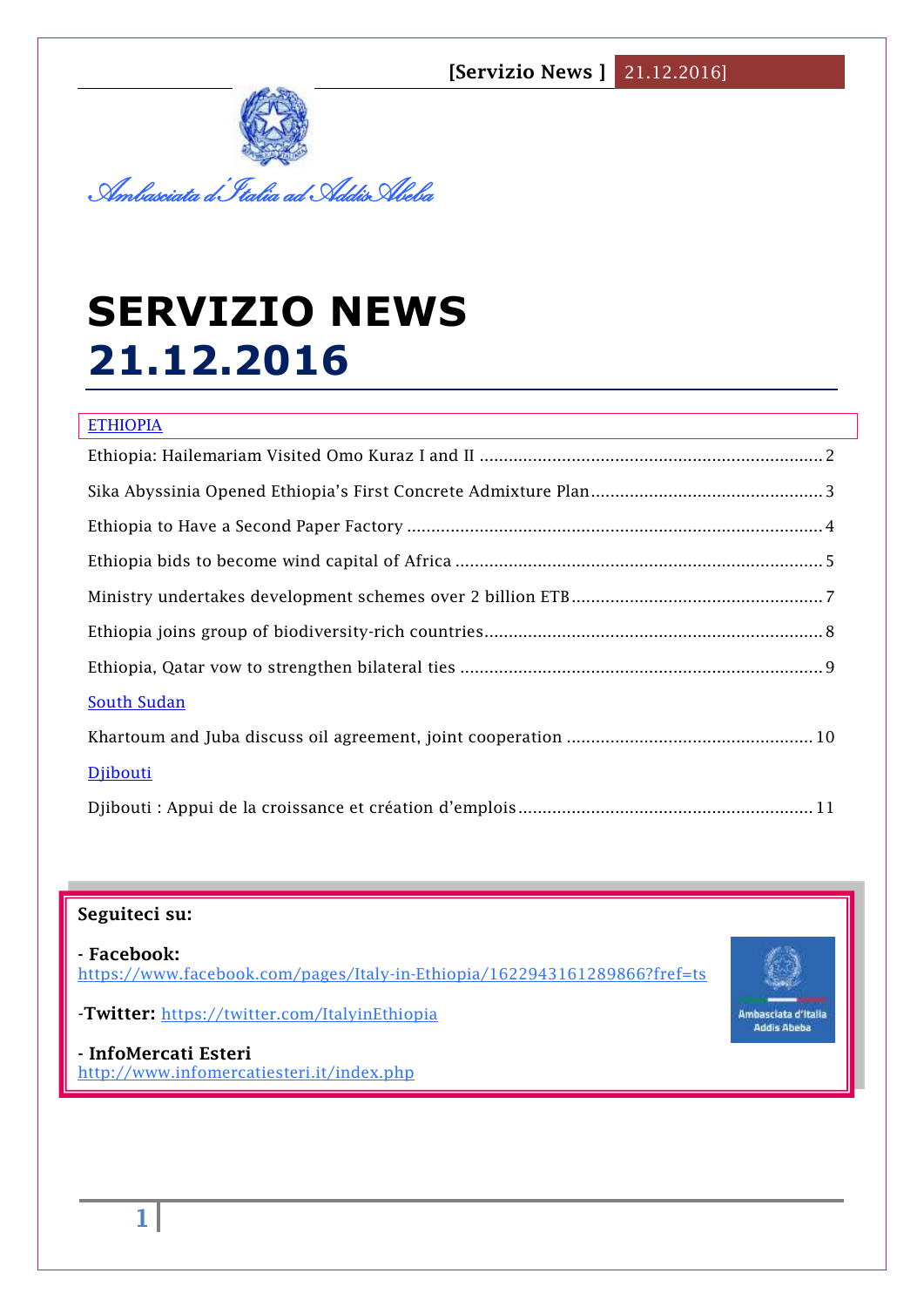

## <span id="page-1-0"></span>**[Ethiopia: Hailemariam Visited Omo Kuraz I and II](http://www.2merkato.com/news/alerts/4875-ethiopia-hailemariam-visited-omo-kuraz-i-and-ii)**

**Prime Minister Hailemariam Dessalegn visited 2 sugar projects in Ethiopia. The Premier visited Omo Kuraz I and Omo Kuraz II sugar factories and farming activities around them.**

#### **(21.12.2016 – WIC)**

During his visit, Hailemariam said the factories will commence production shortly. He also noted the need to

benefit pastoralists and farmers. The country shall also benefit from animal rearing and farming by using sugar by-products, he furthered.

The Prime Minister also extended his invitation to investors to engage in agriculture, particularly in vegetable and fruit processing. He also recommended for the investors to engage in the development of hotweather resistant crop species.

# Ethiopian Sugar Corporation's Chief Executive Office, Endawok Abte, on his part said the construction of both sugar factories reached more 90 percent completion rate.

When the 2 factories go operational, they would produce 12,000 quintals of sugar by crushing the same amount per day.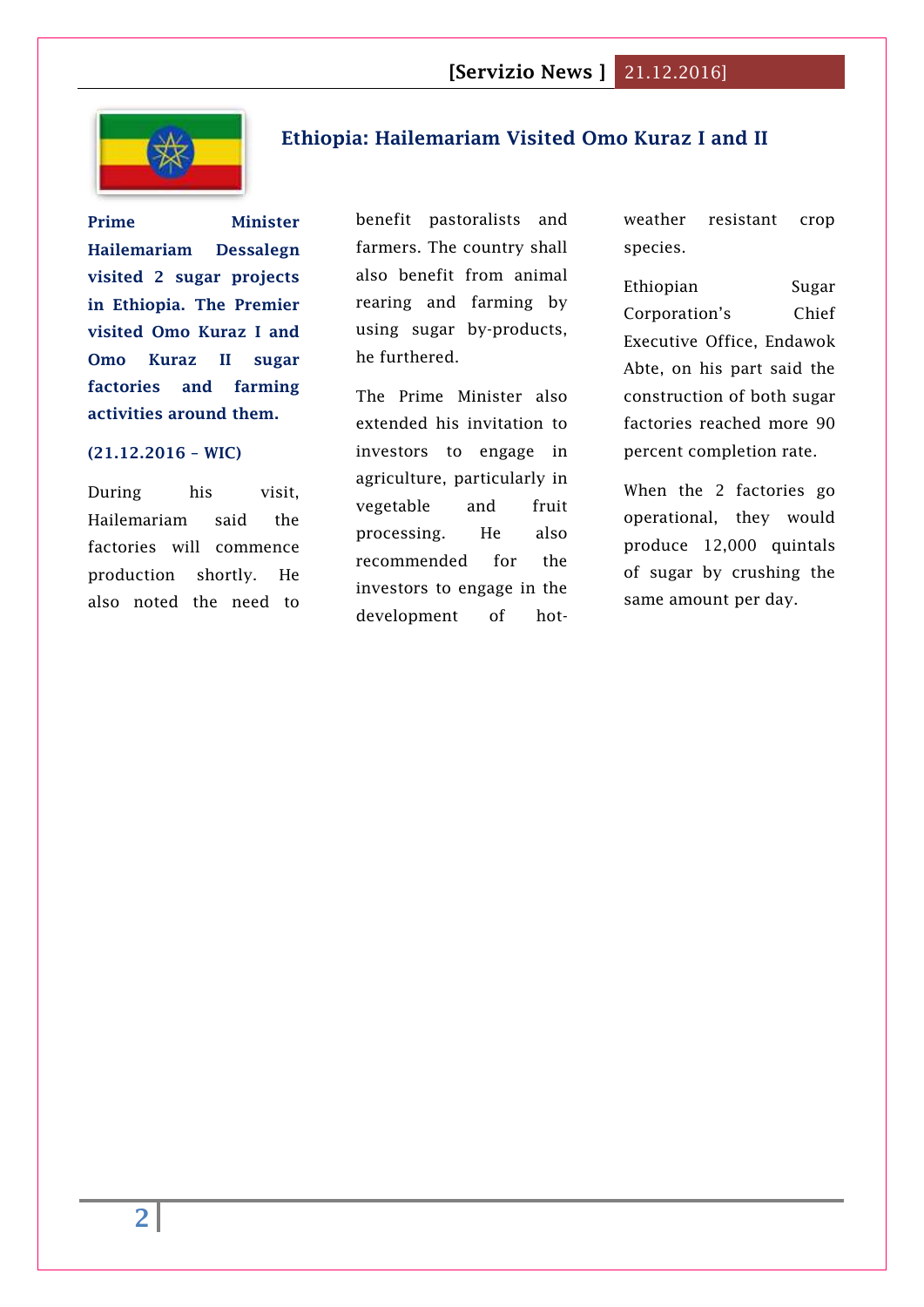## <span id="page-2-0"></span>**[Sika Abyssinia Opened Ethiopia's First Concrete Admixture Plan](http://www.2merkato.com/news/alerts/4874-sika-abyssinia-opened-ethiopias-first-concrete-admixture-plan)**

**Approximately one year after its national subsidiary was founded in Ethiopia, Sika is opening the first concrete admixture production plant in the country. Sika is the firstever international company to manufacture its products locally, and the move creates a base from which to build up business activities in the growth market, which has a total population of approximately 100 million.**

**(21.12.2016 – WIC)**

Paul Schuler, Regional Manager EMEA: "The new factory in Ethiopia is part of the systematic implementation of our Africa strategy. We are playing a pioneering role in setting up local production, and this will bring us significant competitive advantages. Customers will benefit from local product formulations that are perfectly adapted to the raw materials and local requirements, as well as from shorter delivery times. This step creates a foundation for further growth in this promising market."

By establishing its factory in Addis Ababa Sika is positioning itself in a megacity. Ethiopia is the second biggest economy in sub-Saharan Africa in population terms, and the fourth biggest in terms of economic output. One of the factors benefiting the construction sector is the government's Growth and Transformation Plan. According to forecasts, construction is set to grow by approximately 11% annually in the period up to 2025 and thus more strongly than other countries in the sub-Saharan region.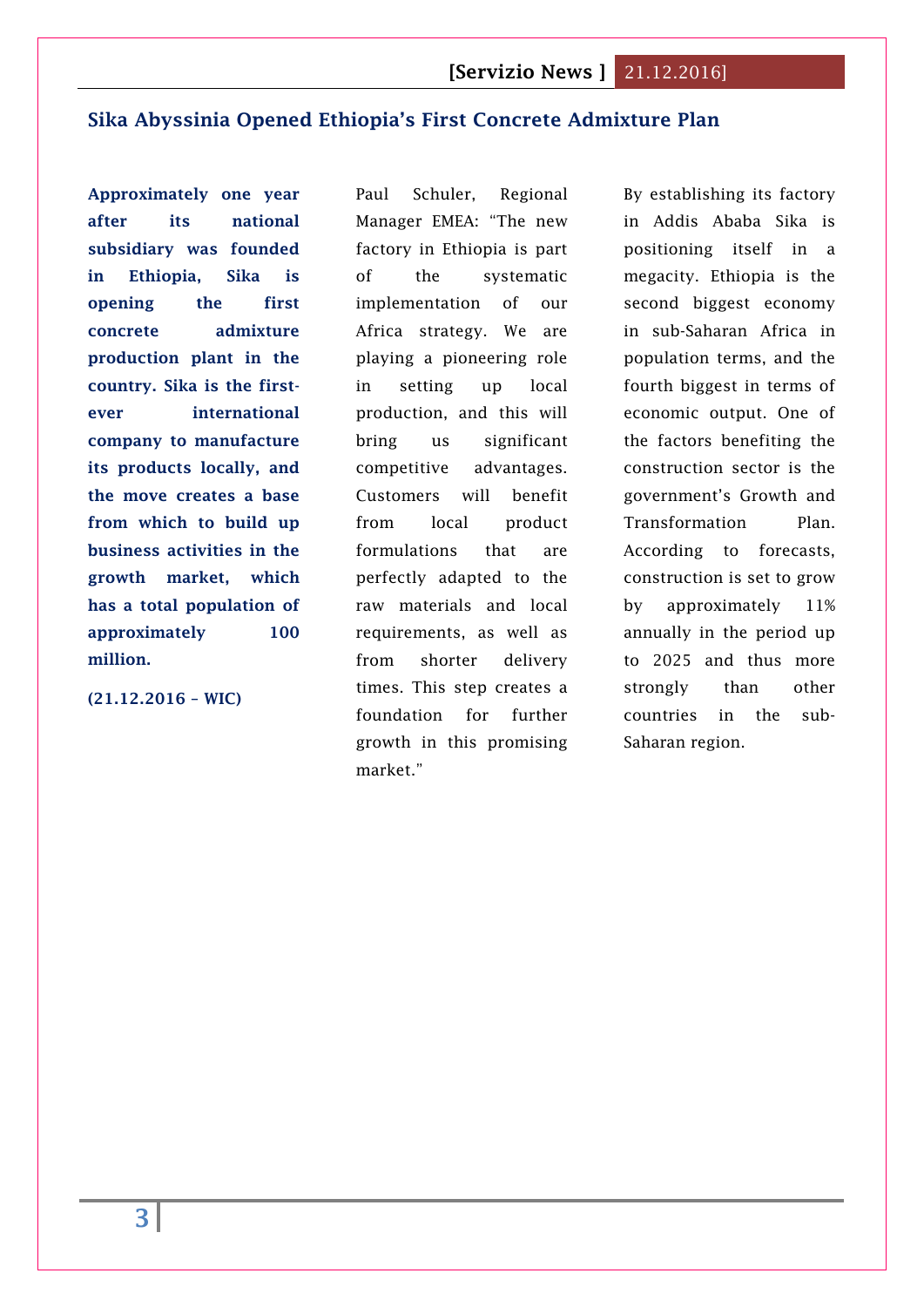## <span id="page-3-0"></span>**[Ethiopia to Have a Second Paper Factory](http://www.2merkato.com/news/alerts/4873-ethiopia-to-have-a-second-paper-factory)**

**Ismael Toure Business PLC along with other shareholders is going to set up a new factory dubbed Pure Wood Pulp Paper and Packing PLC, which will manufacture pulp, paper and packaging materials. The factory is going be in Dukem Eastern Industry Zone and it is the second of its kind in Ethiopia.**

**(21.12.2016 – WIC)**

The shareholders of the new manufacturing company are Ismael, foreign investors from China and Ethiopian diaspora investors. The factory is said to have a production capacity of 32,000 tons of paper per annum.

The factory is going to be set up on an area of 68 hectares and it is expected to create job opportunities for 700 individuals.

The construction of the factory is scheduled to be finalized in 11 months time. Once the factory starts manufacturing its products, it will join Ethiopian Pulp Paper Packaging PLC in the sector.

Isamel Toure is said to have been in the Ethiopian business for the last 3 decades.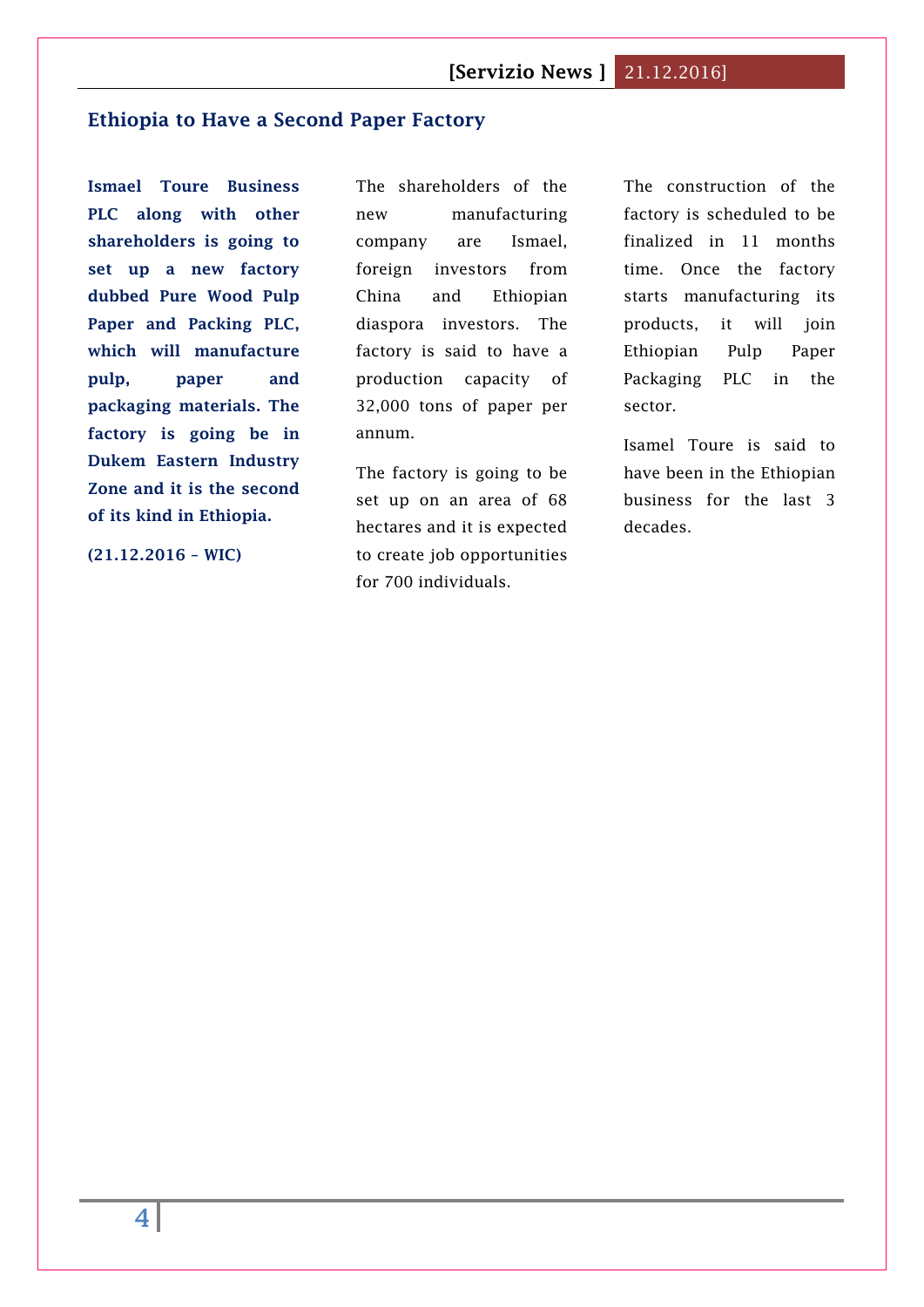#### <span id="page-4-0"></span>**Ethiopia bids to become wind capital of Africa**

**After a decade of [rapid](http://www.worldbank.org/en/country/ethiopia/publication/ethiopia-great-run-growth-acceleration-how-to-pace-it)  [growth,](http://www.worldbank.org/en/country/ethiopia/publication/ethiopia-great-run-growth-acceleration-how-to-pace-it) Ethiopia's bubble is not bursting.**

#### **(21.12.2016 – WIC)**

Dubbed the 'African Lion' by economists, Ethiopia is the home of [booming](http://edition.cnn.com/2016/07/25/travel/ethiopia-africa-travel-next-big-thing/)  [industry,](http://edition.cnn.com/2016/07/25/travel/ethiopia-africa-travel-next-big-thing/) [new](http://www.railway-technology.com/features/featureimproved-access-for-ethiopia-opening-the-addis-ababa-djibouti-line-4836968/)  [infrastructure,](http://www.railway-technology.com/features/featureimproved-access-for-ethiopia-opening-the-addis-ababa-djibouti-line-4836968/)

and [showpiece summits.](http://summit.corporatecouncilonafrica.com/) It has become a powerful force in the region and beyond.

To maintain this golden age, the East African state is pressing ahead with ambitious development plans, and renewable energy is core to the mission.

Ethiopia was among the most daring signatories to the Paris Agreement on climate change, committing to cut carbon emissions by [64% by 2030.](http://www4.unfccc.int/submissions/INDC/Published%20Documents/Ethiopia/1/INDC-Ethiopia-100615.pdf) The government has ploughed billions of dollars into hydropower megaprojects such as the [Grand Renaissance](http://edition.cnn.com/2015/03/06/africa/grand-reneissance-dam-ethiopia/)  [Dam](http://edition.cnn.com/2015/03/06/africa/grand-reneissance-dam-ethiopia/) -- which will be the largest dam in Africa - and the freshlyinaugurated Gibe III Dam.

The next target is to become the wind power capital of Africa.

Ethiopia inaugurated one of the continent's largest wind farms in 2013 -- the \$290 million, 120 megawatt (MW) Ashedoga plant. This was followed by the even larger 153 MW Adama II facility in 2015.

But wind accounted for just 324 MW of Ethiopia's total output of 4,180 MW at the end of 2015, with the vast majority coming from hydropower.

This picture is set to change with the government's second ["Growth and](http://dagethiopia.org/new/docstation/com_content.article/100/gtpii__english_translation__final__june_21_2016.pdf)  [Transformation Plan,](http://dagethiopia.org/new/docstation/com_content.article/100/gtpii__english_translation__final__june_21_2016.pdf)" which will see total output pass 17,000 MW by 2020, and a vastly increased share from the air.

The government has plans for at least five further wind farms, and potentially many more, aiming to deliver up to 5,200 megawatts from wind power within four years. The cost is officially calculated at

\$3.1 billion, although other estimates place it [over \\$6 billion.](https://ens.dk/en/press#/news/danish-wind-expertise-to-ensure-growth-and-development-in-ethiopia-205443)

"We are conducting research and studying the data to see the number of plants we can connect (to the National Grid)," says Misikir Negash, head of communications for the Ethiopian Electric Power company. "It is important to have different energy sources for a reliable system. Wind is a big focus and we need it."

The target of increasing wind output by more than 1,000 percent within four years has been greeted with skepticism in some quarters, but there are reasons to believe.

"The government has already taken on far bigger projects," says Zekarias Amsalu, director of Ethiopia Operations at market research group Asoko Insight, referencing the \$6 billion Grand Renaissance Dam project. "I don't doubt it can be achieved."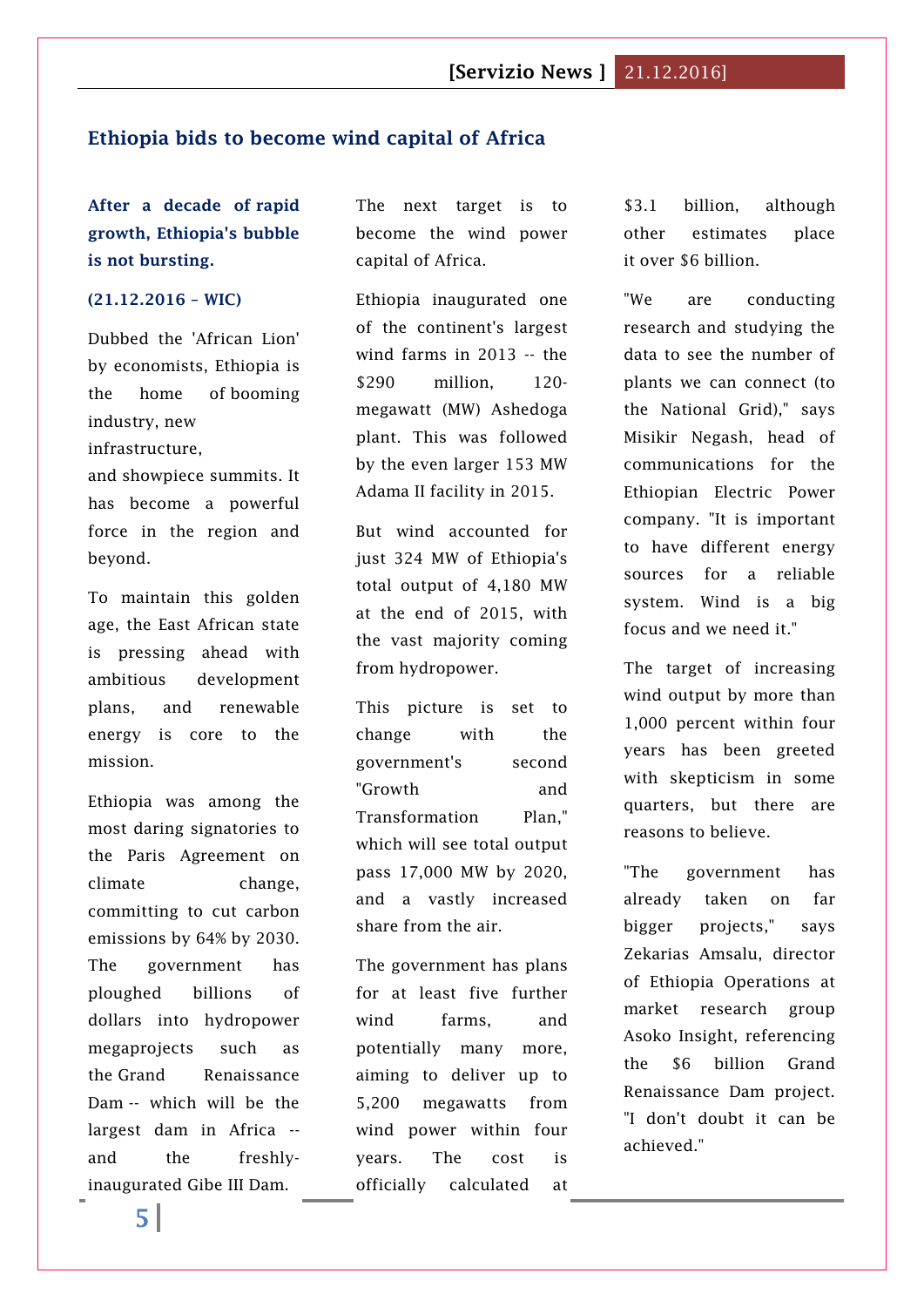# **[Servizio News ]** 21.12.2016]

Amsalu says that three factors are driving Ethiopia's shift to wind; the [devastating](https://www.oxfam.org/en/ethiopia-drought-ethiopia/el-nino-strikes-ethiopia-without-water-we-are-no-more)  [droughts](https://www.oxfam.org/en/ethiopia-drought-ethiopia/el-nino-strikes-ethiopia-without-water-we-are-no-more) that have diminished the value of hydropower energy, the falling cost of wind power technology, and growing evidence that Ethiopia is blessed with ideal sites for harvesting wind.

The government has enlisted the Danish Energy Agency (DEA) as a partner, the Danish government agency that serves as onestop shop for large-scale wind projects [across the](https://ens.dk/sites/ens.dk/files/Globalcooperation/wind_power_in_china_opdateret.pdf)  [world,](https://ens.dk/sites/ens.dk/files/Globalcooperation/wind_power_in_china_opdateret.pdf) and special advisor Henrik Breum agrees that Ethiopia has vast potential.

"Their capacity should enable them to be a dominant wind nation in the region," he says. "They have very good winds in the dry season which is normally when you would like to top up electricity production...From a wind perspective this is one of the most promising countries in the continent."

"We have different departments working towards parallel goals," Misikir says. "We have a program to provide 90 percent of people with (electricity) access within five years."

Wind power is also expected to deliver wider benefits for struggling communities through training and job opportunities around the new sites.

Further, the plants are likely to strengthen Ethiopia's position in the region through trade. The country is already an

exporter of energy to neighbors such as Sudan and Kenya, and wind power will offer new options.

"They can use wind to feed their local grid and export from their hydropower resources," says Amsalu. "Most of these are on the border so they are (ideal) for exports and gaining foreign currency."

Ethiopia's partners are hoping that the successful adoption of wind will drive a wider trend in the region.

"I think Ethiopia can be a very good showcase for renewables," says Breum. "Hopefully this can show neighboring countries that low carbon development of the power sector is possible."(CNN)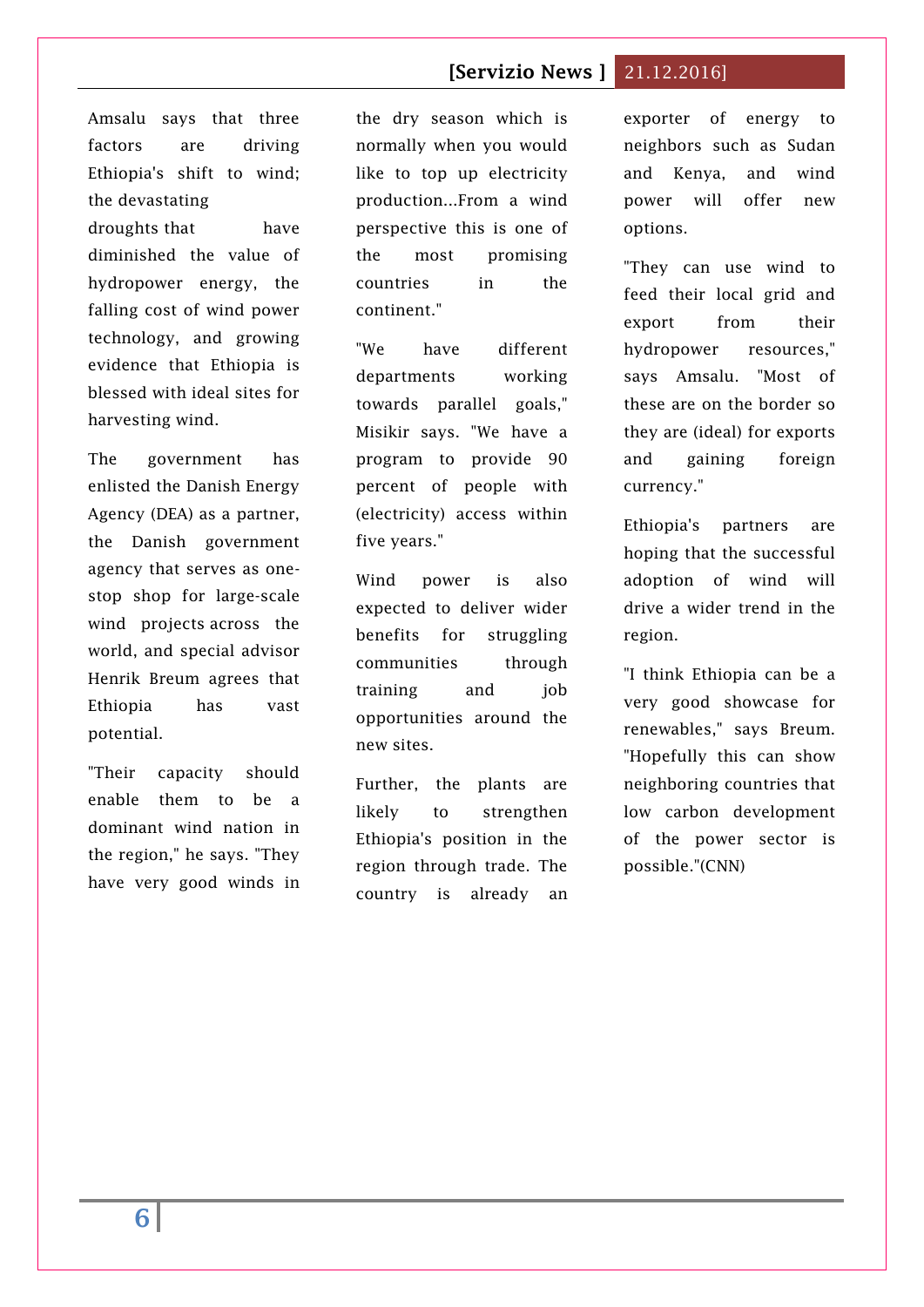## <span id="page-6-0"></span>**Ministry undertakes development schemes over 2 billion ETB**

**The Federal Affairs and Pastoralists Development Ministry said it is undertaking** 

**developmental projects in 113 woredas where pastoralists dwell by allocating over 2 billion 98 million ETB.** 

#### **(21.12.2016 – WIC)**

Pastoralist Society Project Head with the Ministry, Seid Omer, told WIC that 113 woredas in Afar, Solamali, Oromiya and SNNP regional states are identified in the third phase of the developmental projects for implementation.

He noted that supporting the pastoralists in health, education, small scale irrigation and trade are among the focus areas of the project that need priority in this regard.

The Ministry has targeted to implement 1,078 different projects in the identified woredas. 50 percent of the work is expected to be finalized until January 2017.

Seid added that the pastoralists are expected to contribute 5 percent of the project cost so as to strengthen sense of ownership in the projects.

Despite the fact that the ministry has targeted to undertake 763 projects last year, 615 projects are accomplished and have started delivering services to the pastoralist society.

It was noted that over 6,000 developmental projects are being undertaken with 4 billion ETB from 2003 to 2018.

So far 4.5 million pastoralists have become beneficiaries at national level from a total of 10 million pastoralists, Walta learnt.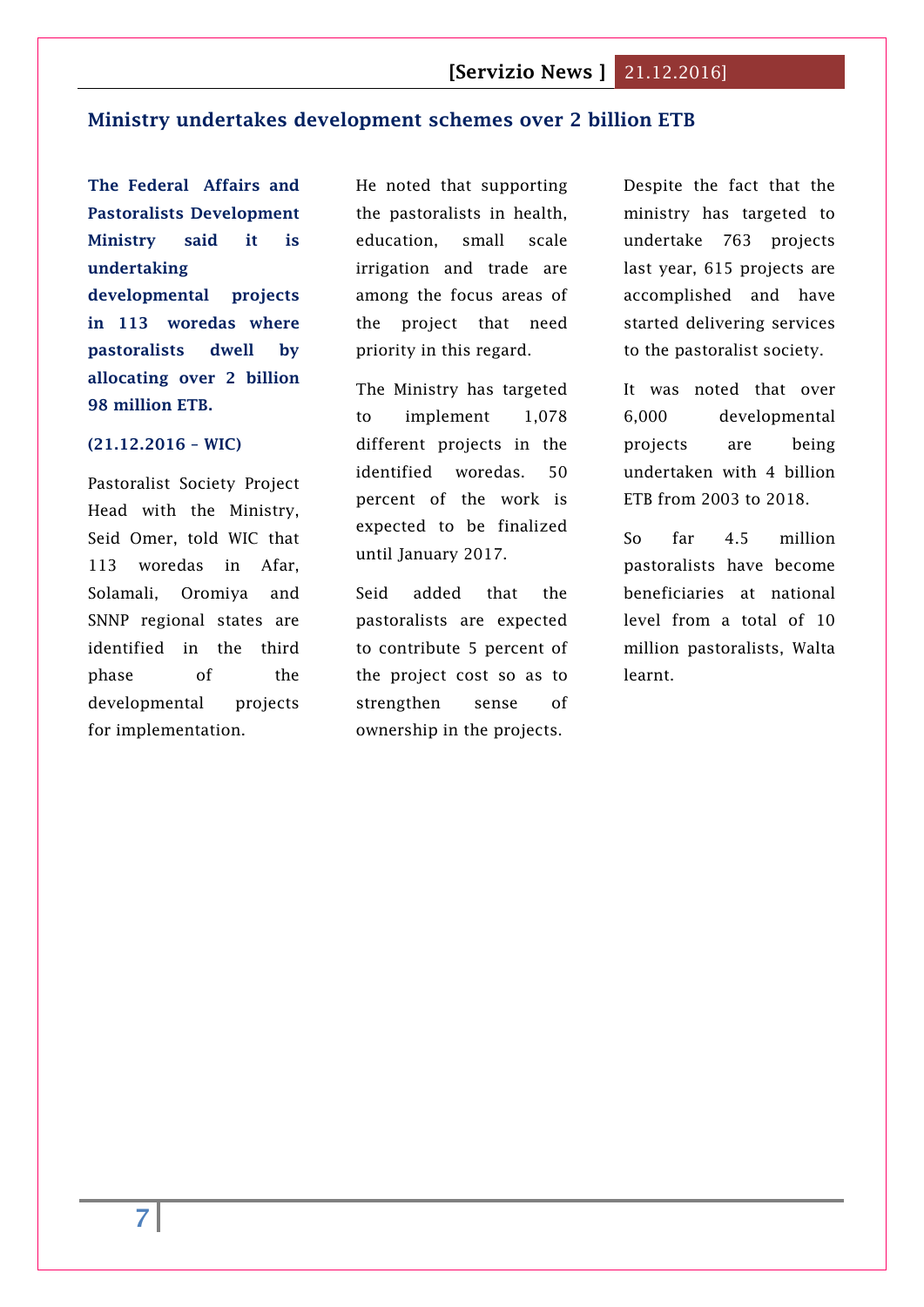## <span id="page-7-0"></span>**Ethiopia joins group of biodiversity-rich countries**

**Ethiopia has joined the group of world's top biodiversity-rich countries, Megadiversity Countries, during the UN Biodiversity Conference held in Cancun, Mexico.**

#### **(21.12.2016 – FBC)**

The meeting was held last week under the theme, "Mainstreaming Biodiversity," said Dr Gemedo Dale, Minister of Environment, Forestry and Climate Change in a press conference he gave here

yesterday in connection with the conference.

The conference, which attracted ministers from around the world, passed 37 decisions which allow to integrate biodiversity in forestry, fisheries, agriculture, and tourism sectors, he indicated.

During the conference, Ethiopia showcased it best practice in the sector as well as the activities underway to improve the livelihood of the people by conserving natural

resource and restoring degraded lands, he said.

According to the Minister, the conference unanimously approved the application which Ethiopia had submitted in 2014 to join the Megadiversity Countries.

Dr Gemedo said benefits of being a member of Megadiversity Countries are financial and technical supports. The number of Megadiversity Countries has currently reached 19.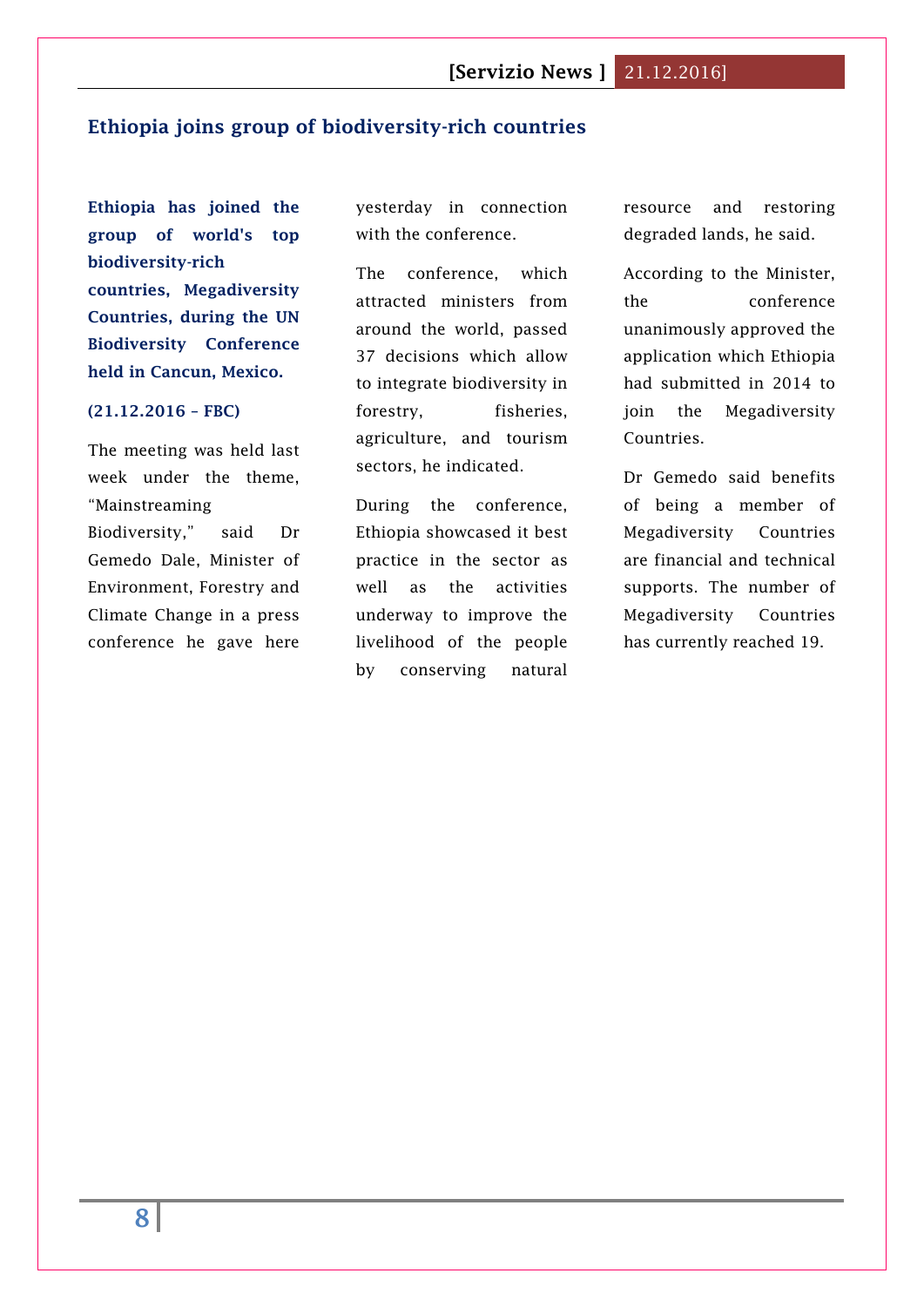#### <span id="page-8-0"></span>**Ethiopia, Qatar vow to strengthen bilateral ties**

**Prime Minister Hailemariam Desalegn received and held discussion with Qatar's Foreign Minister Sheikh Mohamed Jasin Al Thani about further strengthening the bilateral ties of the two countries.**

#### **(21.12.2016 – FBC)**

During the occasion, the two sides also exchanged ideas on regional, international and common interests.

According to Ethiopian Ambassador to Qatar Mesganu Arga who attended the discussion, the two countries have reached agreement to work together in rural investment and

infrastructural development.

They also agreed to work together in peace and security issues as well as stability in the Horn of Africa

Similarly, Prime Minister Hailemariam received a message from Senegalese President Macky Sall.

Senegalese Minister of Labour, Social Dialogue, Professional Organizations and Relations with Institutions, Mansour Sy said he came to deliver an invitation message from President Macky Sall to Prime Minister Hailemariam Dessalegn to visit Senegal.

After the discussion, Mansour Sy told reporters that it was a friendly message to express the president's appreciation for the good relationship between Ethiopia and Senegal.

The message will also reinforce the bilateral relation between Ethiopia and Senegal and mobilize the private sector of the two sides in order to accompany the good political relationship to higher level, the minister added.

He stated that the premier was very receptive to the message.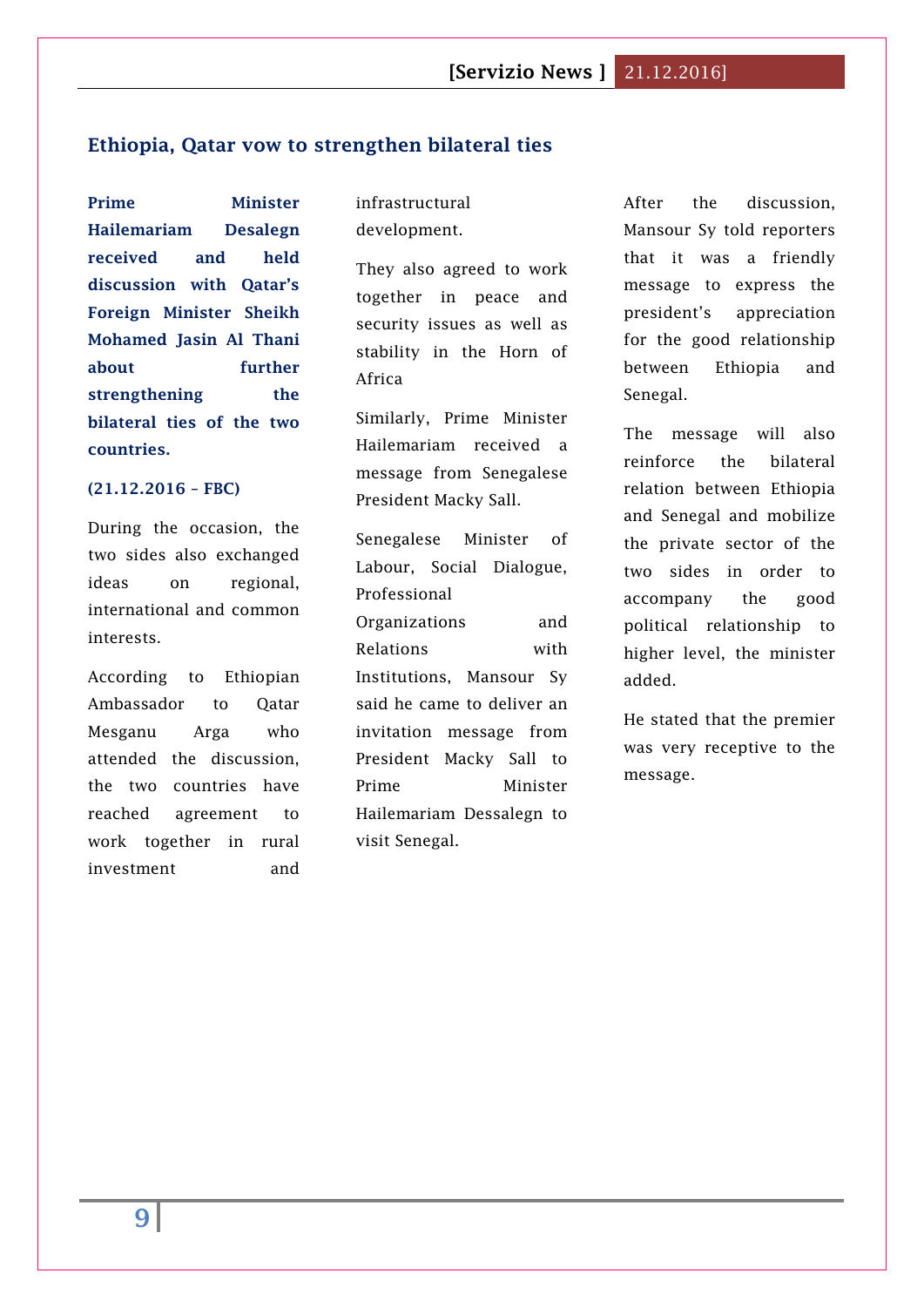

<span id="page-9-0"></span>**Khartoum and Juba discuss oil agreement, joint cooperation**

**South Sudanese Petroleum Minister Ezekiel Lol Gatkouth Sunday arrived in Khartoum for talks with his Sudanese counterpart on the oil transit fees, as result of the collapse of oil prices.**

# **(18.12.2016 – Sudan Tribune)**

In August 2013, South Sudan agreed to pay to Khartoum \$9.10 for the oil produced in Upper Nile state and \$11 for that of Unity region. Also Juba agreed to pay the Transitional Financial Assistance (TFA) to the average of the agreed oil transportation fees.

Despite the rise in oil prices recently to over \$54

for the barrel, they remain far from the over 100 dollar per barrel when the two countries signed the oil deal in 2013.

Leading a delegation including officials from South Sudan central bank, finance and oil ministry, and the Nilepet, Gatkouth is expected to sign an new agreement Monday.

The official news agency SUNA reported that oil Minister Mohamed Zayed Awad held a meeting with the visiting minster to discuss the renewal of the oil agreement which will expire by the end of the year.

The visit comes after a meeting of joint technical

committees chaired by the undersecretaries of oil ministries in the two countries on the review of oil fees to cope with the falling oil prices.

Minister Awad said his ministry is willing to provide Juba with all the data related to oil blocks in South Sudan. Also, he reiterated readiness to train South Sudanese oil workers.

According to SUNA, Gatkouth called to strengthen joint cooperation as they plan to resume oil production in the Unity region outside Bentinu. He added that such cooperation will benefit to the two countries.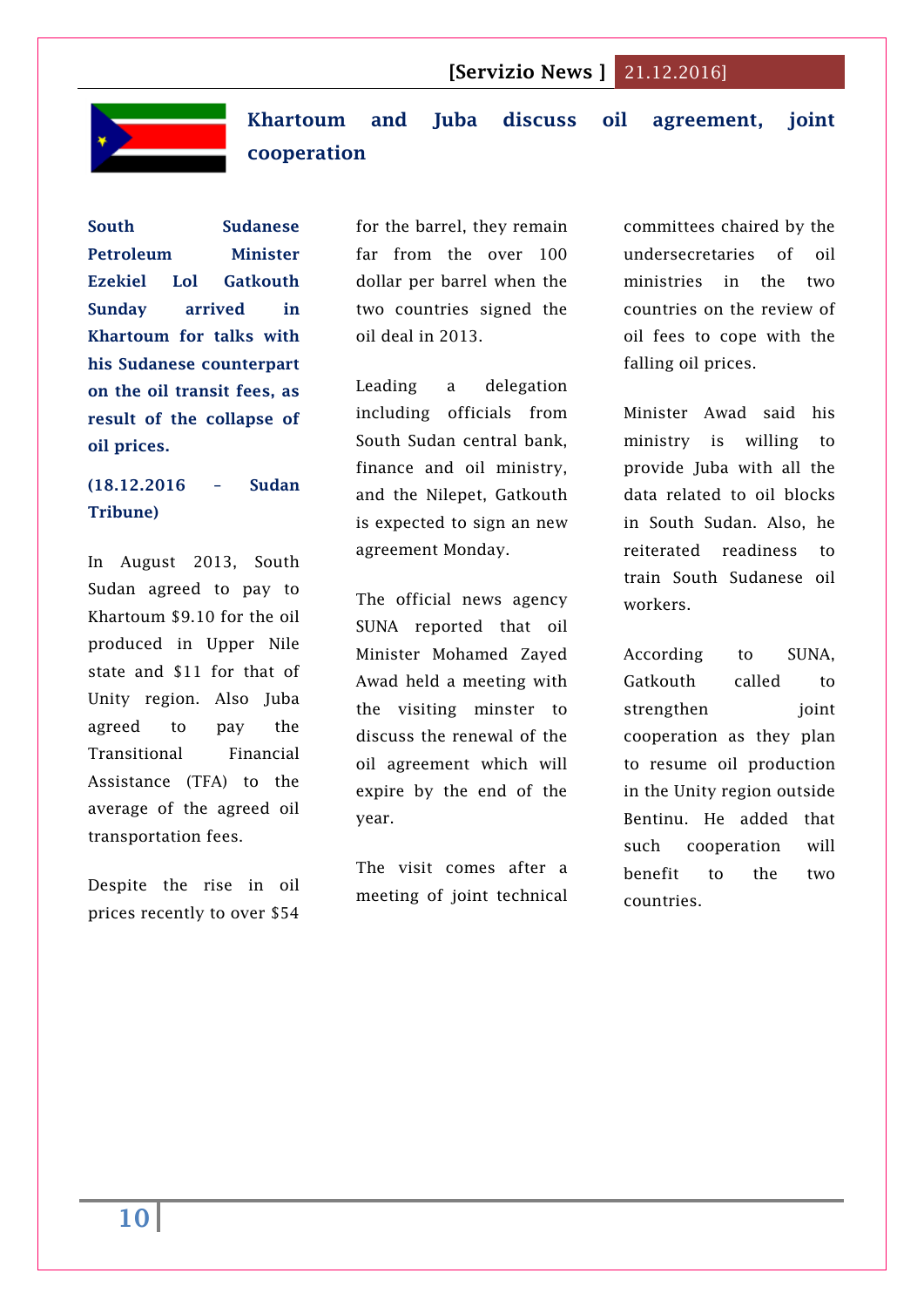

# <span id="page-10-0"></span>**[Djibouti : Appui de la croissance et création](http://www.lanationdj.com/djibouti-appui-de-croissance-creation-demplois/) d'emplois**

**La Banque mondiale accorde un financement supplémentaire de 5,1 millions de Dollars US.**

#### **(18.12.2016 – La Nation)**

La République de Djibouti a obtenu mercredi 14 décembre dernier l'approbation du Conseil des administrateurs de la Banque mondiale pour le déblocage d'un financement supplémentaire, d'un montant de 5,1 millions de dollars américains, destiné à appuyer ses efforts pour favoriser l'émergence d'un secteur privé dynamique qui puisse devenir un moteur de création d'emplois et de croissance au profit de tous.

Selon le communiqué officiel publié à cet effet par l'institution financière sur son site web, « ce nouveau financement, alloué par l'Association internationale de

développement (IDA) – le fonds de la Banque mondiale pour les pays les plus pauvres – a pour objectif de maintenir la dynamique des réformes engagées pour rendre plus favorable l'environnement des affaires et développer un secteur privé encore embryonnaire, en améliorant le secteur financier et le système de paiement. »

Toujours selon la Banque mondiale, ces ressources additionnelles permettront d'étendre la portée du Projet sur la gouvernance et le développement du secteur privé, qui a notamment déjà permis de mettre en place des mesures réglementaires pour faciliter la création d'entreprise. Dans ce cadre plus étendu, le projet s'attachera à créer les conditions nécessaires aux réformes réglementaires et juridiques, ainsi qu'à soutenir la modernisation

du secteur financier par le biais de l'instauration d'un système national de paiement.

Pour Atou Seck, représentant résident de la BM à Djibouti, « cette opération vient appuyer les efforts menés par le gouvernement de Djibouti pour jeter les bases d'une croissance tirée par le secteur privé et réduire des taux de chômage élevés, conformément à la stratégie de long terme adoptée par le pays dans le cadre de sa 'Vision 2035'. »

Avec de bonnes réformes pour améliorer l'environnement des affaires, ce projet pourra être un catalyseur de changements dans le paysage économique diiboutien et contribuer considérablement à la lutte contre la pauvreté », a-t-il dit.

Il est par ailleurs précisé dans ce communiqué du Groupe de la Banque